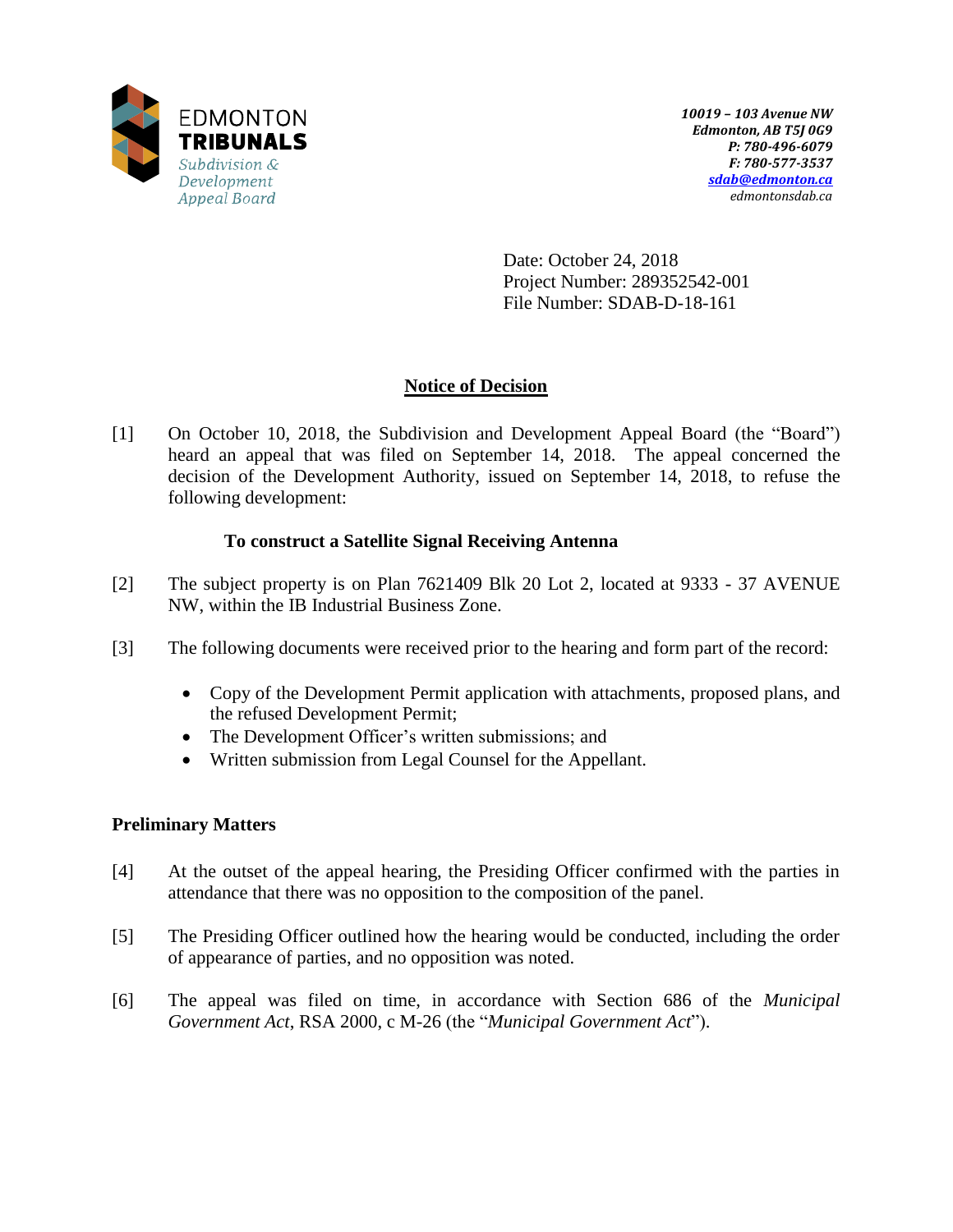### **Summary of Hearing**

- *i) Position of Mr. Miller, representing the Appellant, Virgin Technologies Inc., who was accompanied by Mr. Woo, Legal Counsel for the Appellant*
- [7] The satellite dish is located behind the building on the subject Site.
- [8] His client was not aware a development permit was required when the satellite dish was installed.
- [9] He referred to TAB A of his submission, Section 50.5(3) of the *Edmonton Zoning Bylaw*, and stated that the satellite dish is at the rear of the property and will not impact the adjacent properties. Landscaping around the satellite will be difficult as it is set on concrete and bordered by protective concrete barriers. The parking area in the rear of the building where the employees park is finished with asphalt.
- [10] He referred to TAB C of his submission showing the measurements from the satellite dish to the property lines and roadways.
- [11] He referred to TAB E of his submission, a Google map showing the location of the satellite dish and the distance to adjacent properties. The satellite dish does not impact any sight lines or create shading on adjacent properties.
- [12] The site is zoned IB Industrial Business Zone and the proposed development is characteristic of the neighbourhood.
- [13] The properties north and south of the subject Site cannot see the satellite dish. The property west of the subject Site may have a view of the satellite dish.
- [14] The satellite dish is not visible from the front of the building as shown in TAB E of his submission.
- [15] In his opinion, Section 50.5 of the *Edmonton Zoning Bylaw* as referenced in the Development Officer's written submission should not apply to the proposed development.
- [16] The satellite dish has existed in this location for 10 years with no known complaints from adjacent property owners or tenants.
- [17] They do not feel there is any way to beautify the area and feels the neighbours have no concern.
- [18] He referred to the Development Officer's written submission regarding City Policy Number C471C that regulates Telecommunications Facilities.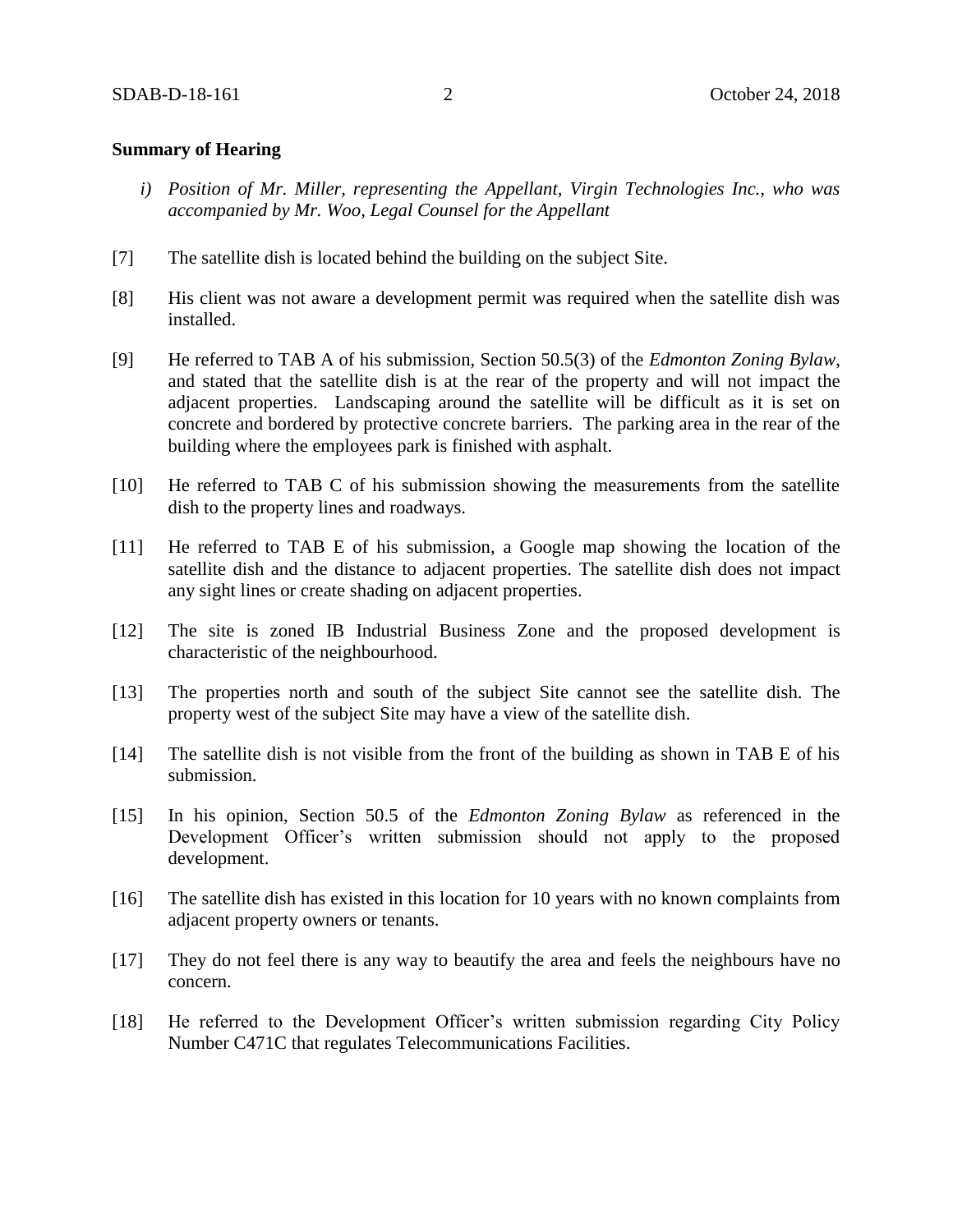- [19] He stated that Virgin Technologies is not a Telecommunications Facility but provides satellite communication to clients and industries in remote locations.
- [20] TAB E of his submission shows smaller satellite dishes that are manufactured at the subject Site. The smaller satellite dishes are placed at remote locations where there is no cellular service and then communicate with the large satellite dish.
- [21] These types of satellite dishes are not purchased and used by individuals. They are used for clients or organizations working in areas where there is no other method of communication.
- [22] Virgin Technologies has operated since 1997 and the satellite dish has existed at the site since 2008. The City Policy Number: C471C was passed by City Council in 2013.
- [23] They are willing to comply with the regulations of the *Edmonton Zoning Bylaw* and City Policy Number: C471C.
- [24] Mr. Woo and Mr. Miller provided the following information in response to questions by the Board:
	- a. There was a change in the Federal regulations and that is when they realized a permit was needed for the satellite dish.
	- b. The satellite dish acts as a transmitter and a receiver.
	- c. There is another business on the one side of the building as shown in the aerial photograph and they do not have an issue with the proposed development.
	- d. The small satellite dishes are manufactured within the facility.
	- e. Virgin Technologies also has an office in Texas.
	- f. They confirmed that the Height of the building is 7.5 metres.
	- g. Employees park on the asphalt parking lot behind the building. There are three concrete barriers bordering the large satellite dish at the rear of the building.
	- h. The satellite dish could not be located on the roof due to the size and weight of the satellite dish. There are small satellite dishes located on the roof of the building.
	- i. They agree to the conditions suggested by the Development Officer.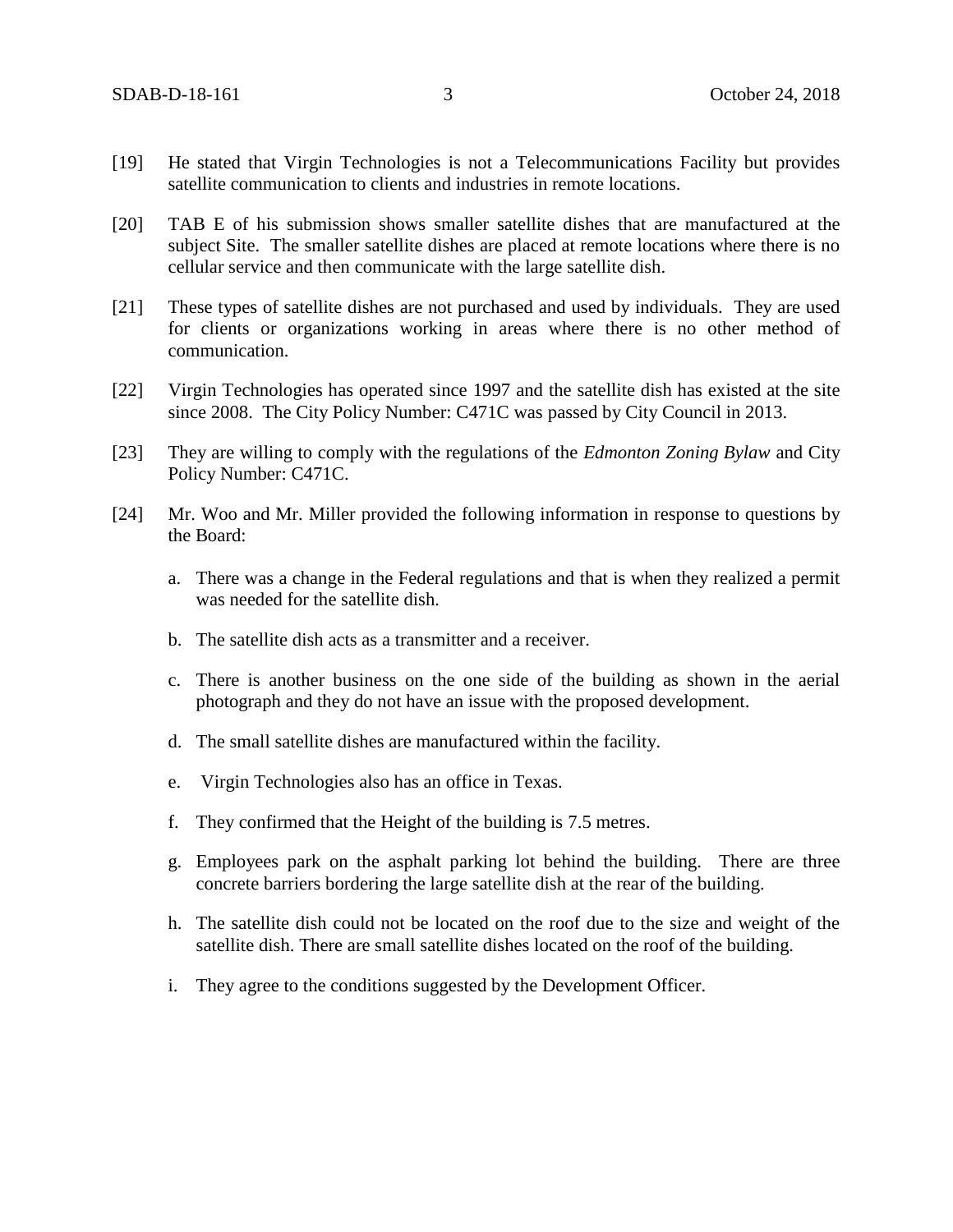- *ii) Position of the Development Officer, Mr. Welch*
- [25] The Development Authority did not appear at the hearing and the Board relied on Mr. Welch's written submission.

#### **Decision**

- [26] The appeal is ALLOWED and the decision of the Development Authority is REVOKED. The development is GRANTED as applied for to the Development Authority, subject to the following CONDITIONS as proposed by the Development Authority and reviewed by the Applicants:
	- 1. Exterior lighting shall be developed to provide a safe lit environment in accordance with Sections 51 and 58 and to the satisfaction of the Development Officer.
	- 2. Any outdoor lighting for any development shall be located and arranged so that no direct rays of light are directed at any adjoining properties, or interfere with the effectiveness of any traffic control devices. (Reference Section 51 of the *Edmonton Zoning Bylaw 12800*).

### NOTES:

- 1. An approved Development Permit means that the proposed development has been reviewed only against the provisions of the *Edmonton Zoning Bylaw*. It does not remove obligations to conform with other legislation, bylaws or land title instruments such as the *Municipal Government Act*, the ERCB Directive 079, the *Edmonton Safety Codes Permit Bylaw* or any caveats, covenants or easements that might be attached to the Site.
- 2. The Development Permit shall not be valid unless and until the conditions of approval, save those of a continuing nature, have been fulfilled; and no notice of appeal from such approval has been served on the Subdivision and Development Appeal Board within the time period specified in subsection 21.1 (Ref. Section 17.1).
- 3. Signs require separate Development Applications.
- 4. The City of Edmonton does not conduct independent environmental checks of land within the City. If you are concerned about the suitability of this property for any purpose, you should conduct your own tests and reviews. The City of Edmonton, in issuing this Development Permit, makes no representations and offers no warranties as to the suitability of the property for any purpose or as to the presence or absence of any environmental contaminants on the property.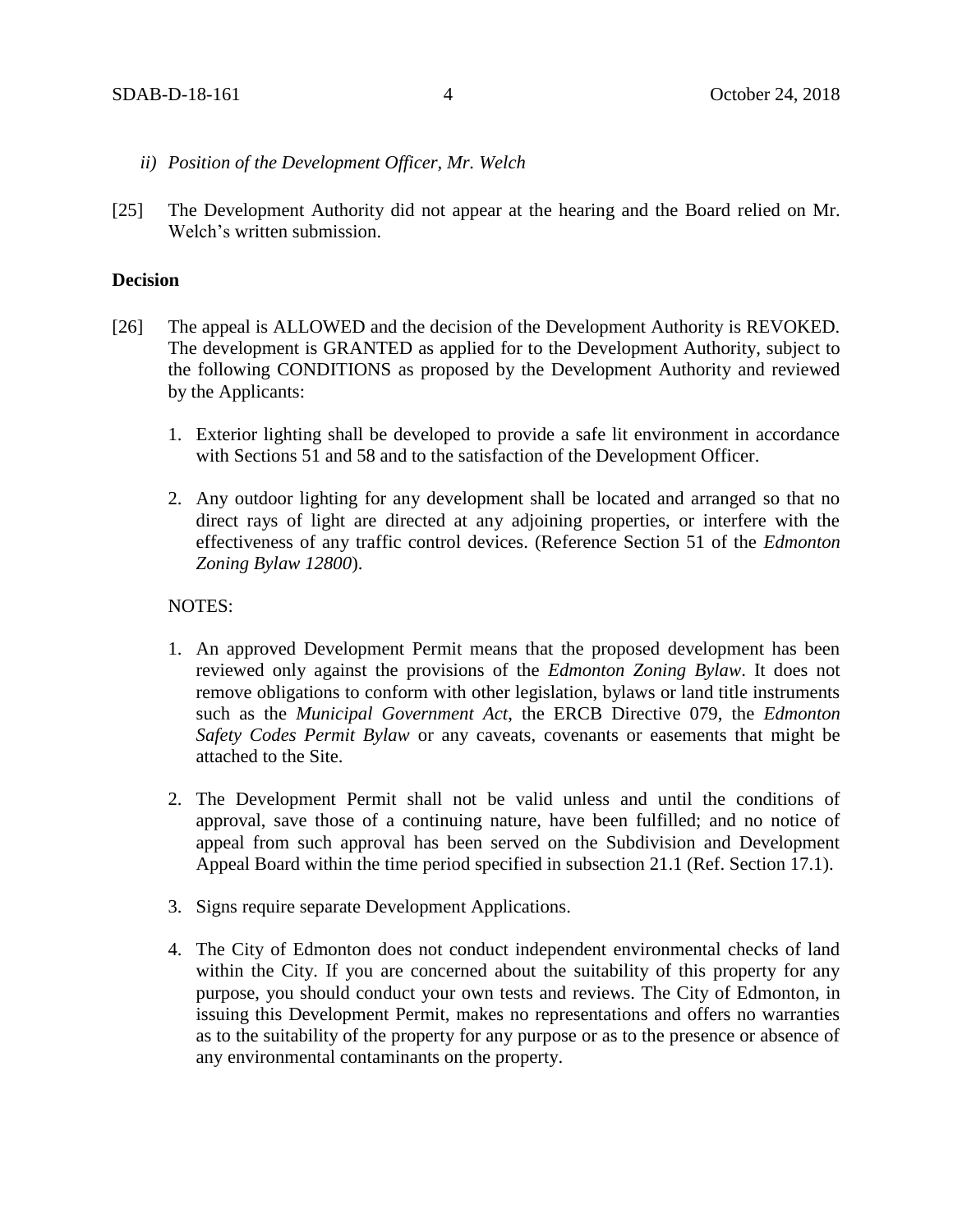- 5. A Building Permit is required for any construction or change in use of a building. For a building permit, and prior to the Plans Examination review, you require construction drawings and the payment of fees. Please contact the 311 Call Centre for further information.
- 6. This Development Permit is not a Business Licence. A separate application must be made for a Business Licence.
- [27] In granting the development, the following variances to the *Edmonton Zoning Bylaw* are allowed:
	- 1. The maximum allowable Height of 5.0 metres as per Section 50.5(1)(d) is varied to allow an excess of 5.9 metres, thereby increasing the maximum allowed Height to 10.9 metres.
	- 2. The Board waives the landscaping requirement as per Section 50.5(3).

### **Reasons for Decision**

- [28] This application proposes to construct a Satellite Signal Receiving Antenna, Accessory to a Professional, Financial, and Office Support Services, which is a Permitted Use in the IB Industrial Business Zone. Pursuant to Section 50.1(2) of the *Edmonton Zoning Bylaw* Accessory Uses and buildings are permitted in a Zone when Accessory to a principal Use which is a Permitted Use in that same Zone and for which a Development Permit has been issued.
- [29] The Board grants the Height variance for the following reasons:
	- a. The development is located at the rear of the building and is not visible from the street.
	- b. The development is only slightly higher than the Principal building.
	- c. The development does not exceed the maximum allowable Height allowed under the (IB) Industrial Business Zone.
	- d. This is an Industrial Site, therefore the development is characteristic of the neighbourhood.
- [30] The Board waives the landscaping requirement for the following reasons:
	- a. The development is situated on a cement pad and bordered on three sides with concrete barriers. The fourth side is the rear of the building.
	- b. The adjacent employee parking lot is finished with asphalt.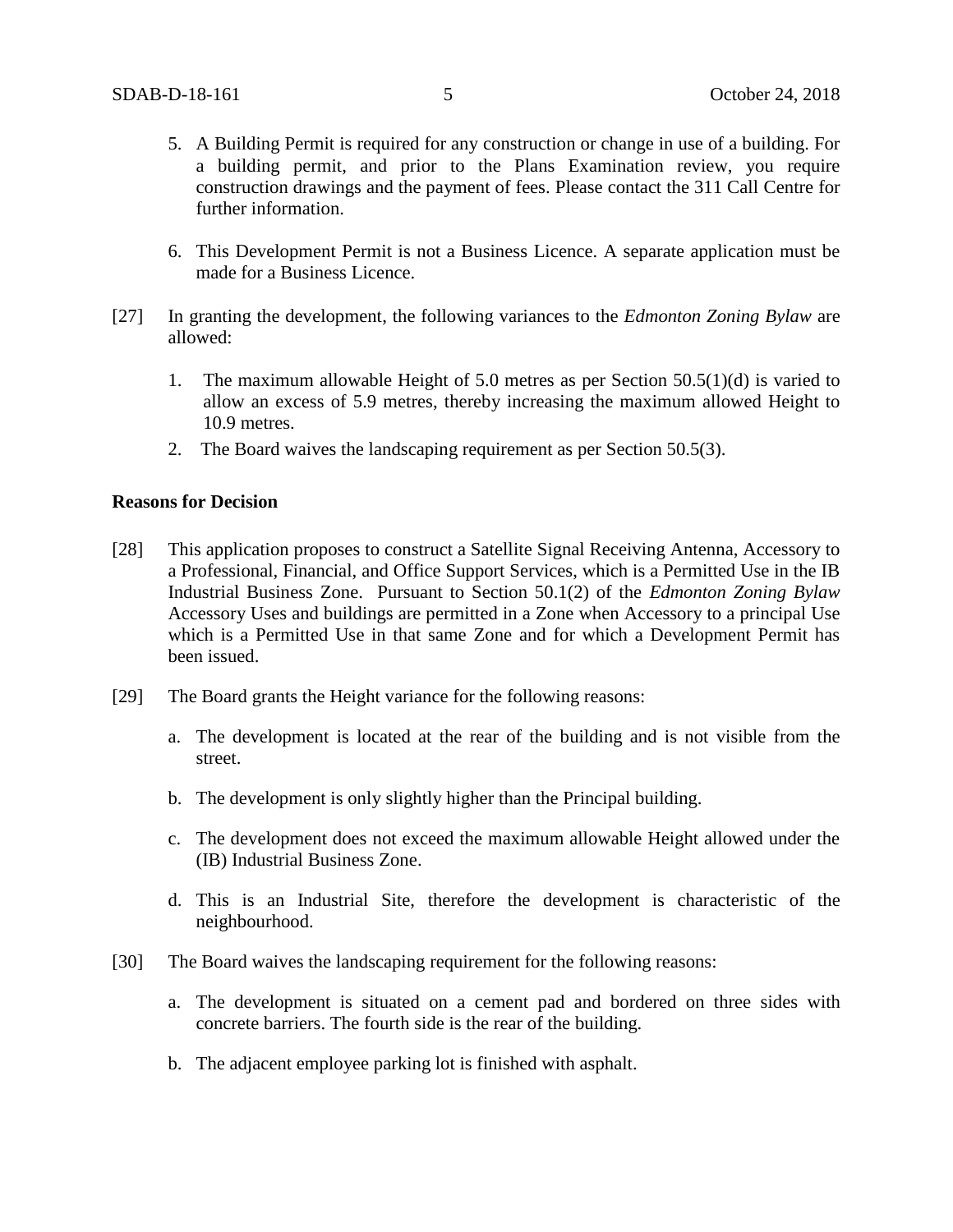- c. Landscaping around the satellite dish would be difficult and would be uncharacteristic in this (IB) Industrial Business Zone.
- d. The Development Officer took no position on the Landscaping requirements as this is an Industrial area.
- [31] Other than Height and Landscaping, the proposed development complies with all of the other regulations, including Side and Rear Setbacks of the *Edmonton Zoning Bylaw.*
- [32] The proposed development complies with the General Purpose of (IB) Industrial Business Zone, which is "to provide for industrial businesses that carry out their operations such that no nuisance is created or apparent outside an enclosed building and such that the Zone is compatible with any adjacent non-industrial Zone, and to accommodate limited, compatible non-industrial businesses. This Zone should normally be located on the periphery of industrial areas and adjacent to arterial or major collector roadways."
- [33] Based on the evidence submitted, the satellite dish has existed for ten years with no known complaints.
- [34] Based on the above, it is the opinion of the Board that the proposed development will not unduly interfere with the amenities of the neighbourhood, and materially interfere with or affect the use, enjoyment or value of neighbouring parcels of land.

Patricia L. Janes.

Ms. P. Jones, Presiding Officer Subdivision and Development Appeal Board

Board Members in Attendance: Ms. K. Cherniawsky; Ms. Harris; Mr. Fleming; Mr. Hobson

CC: City of Edmonton, Development & Zoning Services, Attn: Mr. Welch / Mr. Luke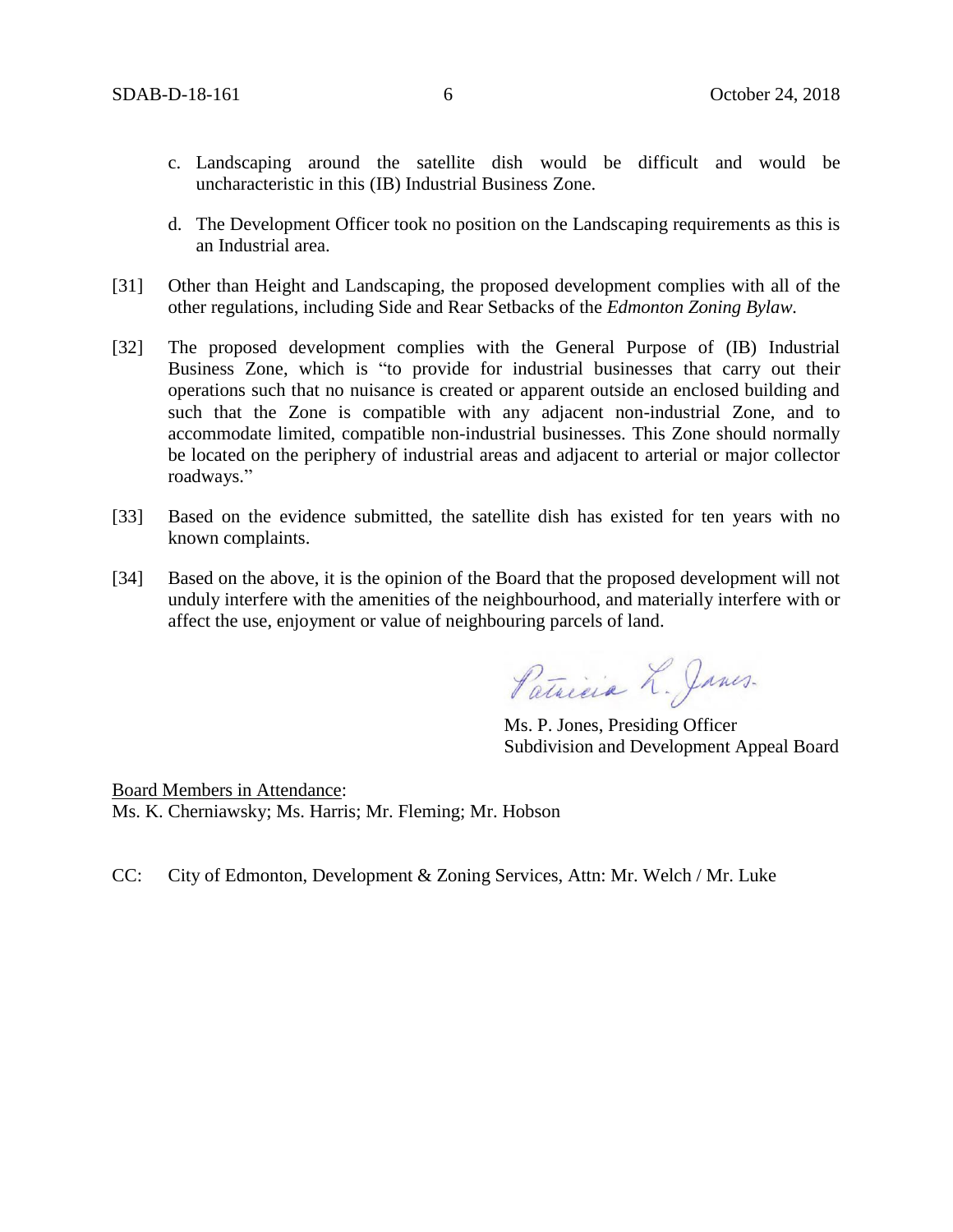### **Important Information for the Applicant/Appellant**

- 1. This is not a Building Permit. A Building Permit must be obtained separately from Development & Zoning Services, located on the 2nd Floor, Edmonton Tower, 10111 – 104 Avenue NW, Edmonton, AB T5J 0J4.
- 2. Obtaining a Development Permit does not relieve you from complying with:
	- a) the requirements of the *Edmonton Zoning Bylaw*, insofar as those requirements have not been relaxed or varied by a decision of the Subdivision and Development Appeal Board,
	- b) the requirements of the *Alberta Safety Codes Act*,
	- c) the *Alberta Regulation 204/207 – Safety Codes Act – Permit Regulation*,
	- d) the requirements of any other appropriate federal, provincial or municipal legislation,
	- e) the conditions of any caveat, covenant, easement or other instrument affecting a building or land.
- 3. When an application for a Development Permit has been approved by the Subdivision and Development Appeal Board, it shall not be valid unless and until any conditions of approval, save those of a continuing nature, have been fulfilled.
- 4. A Development Permit will expire in accordance to the provisions of Section 22 of the *Edmonton Zoning Bylaw, Bylaw 12800*, as amended.
- 5. This decision may be appealed to the Alberta Court of Appeal on a question of law or jurisdiction under Section 688 of the *Municipal Government Act*, RSA 2000, c M-26. If the Subdivision and Development Appeal Board is served with notice of an application for leave to appeal its decision, such notice shall operate to suspend the Development Permit.
- 6. When a decision on a Development Permit application has been rendered by the Subdivision and Development Appeal Board, the enforcement of that decision is carried out by Development & Zoning Services, located on the 2nd Floor, Edmonton Tower, 10111 – 104 Avenue NW, Edmonton, AB T5J 0J4.

*NOTE: The City of Edmonton does not conduct independent environmental checks of land within the City. If you are concerned about the stability of this property for any purpose, you should conduct your own tests and reviews. The City of Edmonton, when issuing a development permit, makes no representations and offers no warranties as to the suitability of the property for any purpose or as to the presence or absence of any environmental contaminants on the property.*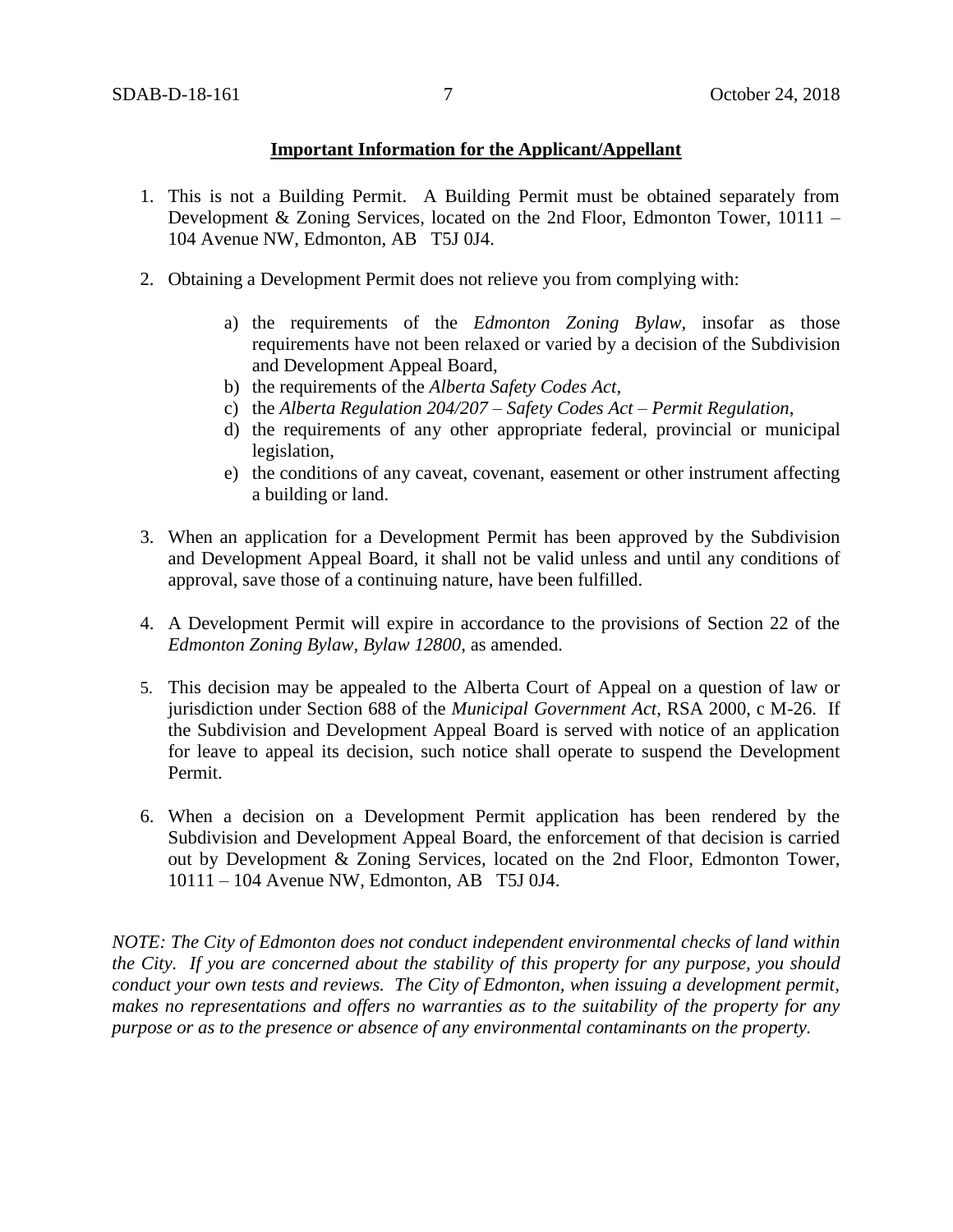

Date: October 24, 2018 Project Number: 288097968-001 File Number: SDAB-D-18-162

# **Notice of Decision**

[1] On October 10, 2018, the Subdivision and Development Appeal Board (the "Board") heard an appeal that was filed on September 13, 2018. The appeal concerned the decision of the Development Authority, issued on August 16, 2018, to approve the following development:

## **Operate a Major Home Based Business (Administrative office and massage - NUAD THAI). \*\*\*EXPIRES AUGUST 15, 2023\*\*\***

- [2] The subject property is on Plan 8122487 Blk 90 Lot 17, located at 206 Heath Road NW, within the RF1 Single Detached Residential Zone. The Henderson Estates Neighbourhood Structure Plan and the Riverbend Area Structure Plan apply to the subject property.
- [3] The following documents were received prior to the hearing and form part of the record:
	- Copy of the Development Permit application with attachments, proposed plans, and the approved Development Permit;
	- The Development Officer's written submissions;
	- The Appellant's written submissions;
	- The Respondent's written submissions; and
	- Email in opposition to the proposed development.

## **Preliminary Matters**

- [4] At the outset of the appeal hearing, the Presiding Officer confirmed with the parties in attendance that there was no opposition to the composition of the panel.
- [5] The Presiding Officer outlined how the hearing would be conducted, including the order of appearance of parties, and no opposition was noted.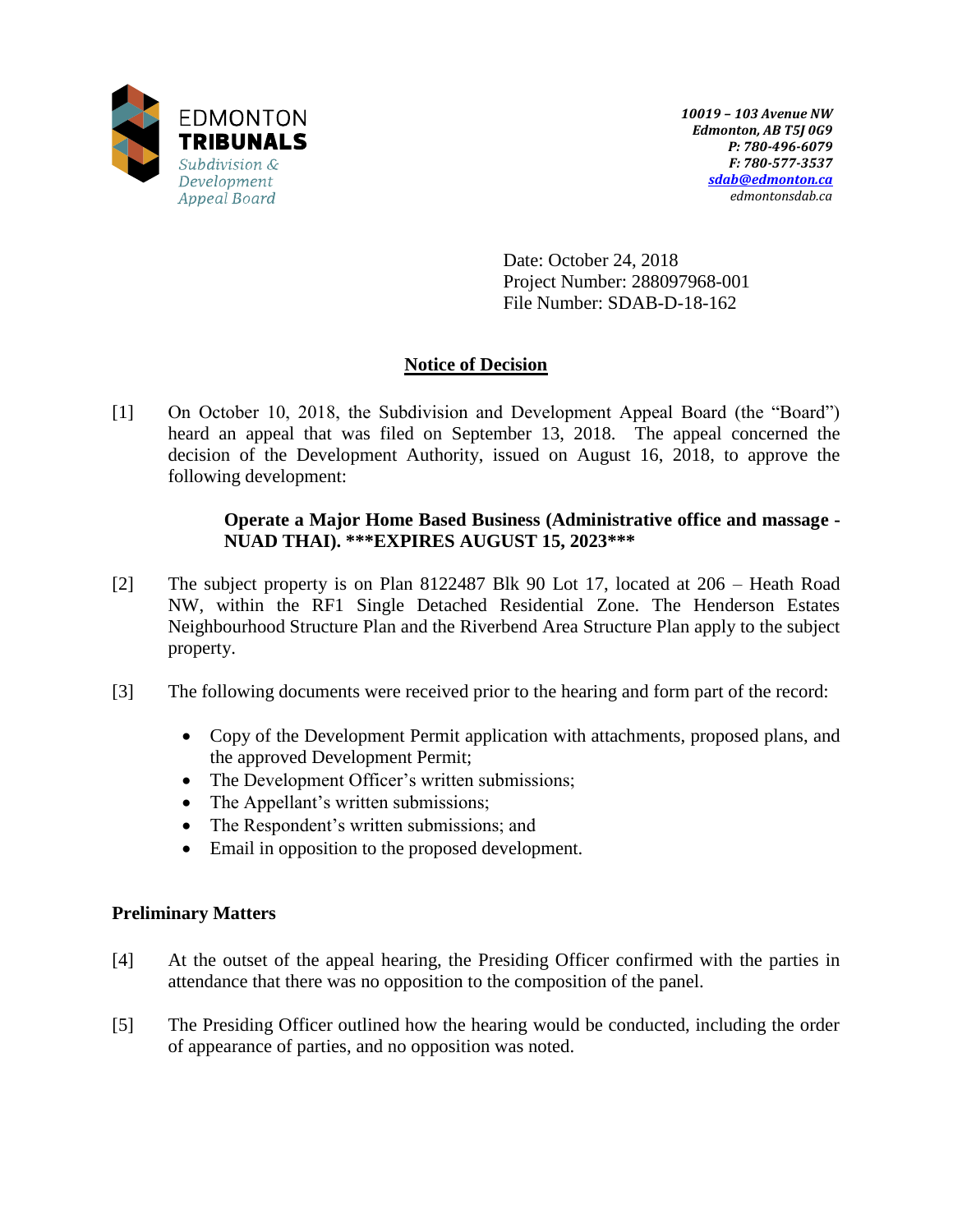[6] The appeal was filed on time, in accordance with Section 686 of the *Municipal Government Act*, RSA 2000, c M-26 (the "*Municipal Government Act*").

#### **Summary of Hearing**

- *i) Position of the Appellant, Ms. Faucher*
- [7] The Appellant did not appear at the hearing and the Board relied on Ms. Faucher's written submission.
	- *ii) Position of the Development Officer, Ms. Potter*
- [8] The Development Authority did not appear at the hearing and the Board relied on Ms. Potter's written submission.

*iii) Position of Ms. Arends, representing the Respondent, Ms. Davis* 

- [9] Ms. Arends lives immediately adjacent to the subject Site.
- [10] She has known Ms. Davis for 16 years.
- [11] The Respondent became a massage therapist in 2016. At that time, she was required to construct a website so her instructors could provide a review as part of her studies.
- [12] Even though Ms. Davis has had a website, the business has not been in operation. The proposed development for a Major Home Based Business is a new application.
- [13] Ms. Davis works two weeks per month in Fort McMurray as a therapist. The other two weeks per month she is home in Edmonton and she would like to operate the massage business during that time.
- [14] Her clientele would be friends, family, and occasionally clients that live in Edmonton but work in Fort McMurray.
- [15] Ms. Davis does not intend to operate the Major Home Based Business in Edmonton on a full time basis.
- [16] She would like to be able to serve more than one customer per day.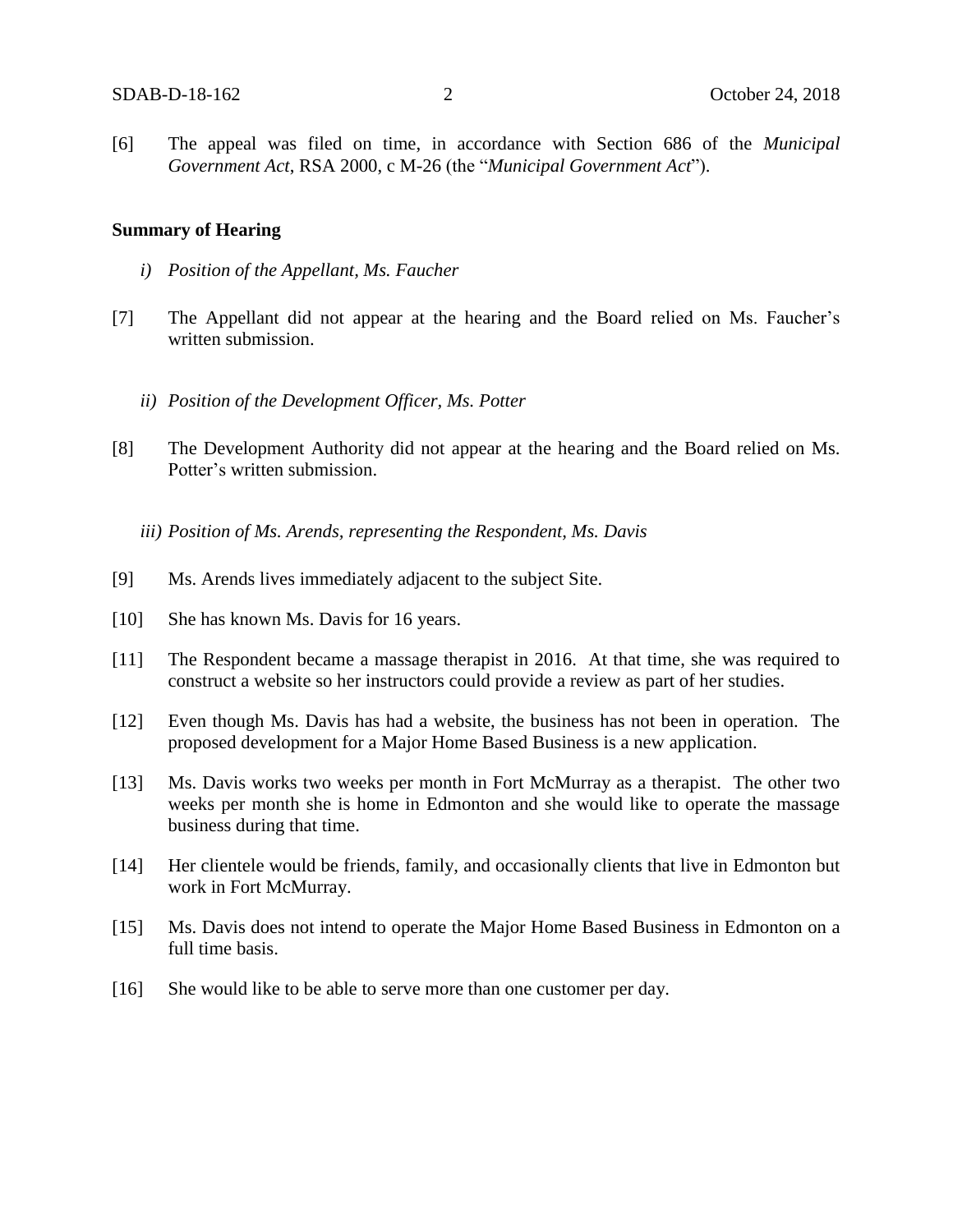- [17] There are three rooms in the basement associated with the business. One room is used for regular massage, a larger room used for Thai massage, and one room is a bathroom with a sauna for clients to use.
- [18] Limiting the hours of operation will be difficult as many of the clients work full time and cannot come during regular 9 – 5 business hours.
- [19] Ms. Davis will maintain her home with the extra income from the massage business.
- [20] Ms. Arends provided the following information in response to questions by the Board:
	- a. Heath Road is a thorough-fare road that connects Riverbend Road and 23 Avenue.
	- b. Heath Road is not a busy road, there are no parks along the street, and there is a bus route in the neighbourhood.
	- c. One vehicle coming to the subject Site every few hours will not be different than what currently takes place in the neighbourhood.
	- d. Ms. Arends confirmed that there will be no employees of the Major Home Based Business. The business will supplement Ms. Davis's current employment.
	- e. In Ms. Arends' opinion, operating the business from 9:00 a.m. to 3:00 p.m., Monday to Friday will be difficult as most of her clients work full time.
	- f. Ms. Arends confirmed that Ms. Davis does not intend to offer workshops out of her home.

### **Decision**

- [21] The appeal is DENIED and the decision of the Development Authority is CONFIRMED. The development is GRANTED as applied for to the Development Authority, subject to the following CONDITIONS:
	- 1. The business owner must live at the site. The business use must be secondary to the residential use of the building and shall not change the residential character of the Dwelling or Accessory Building (Section 7.3(7)).
	- 2. There shall be no exterior display or advertisement other than an identification plaque or sign a maximum of 20 cm  $(8)$  x 30.5 cm  $(12)$  in size located on the dwelling (Section 75.1).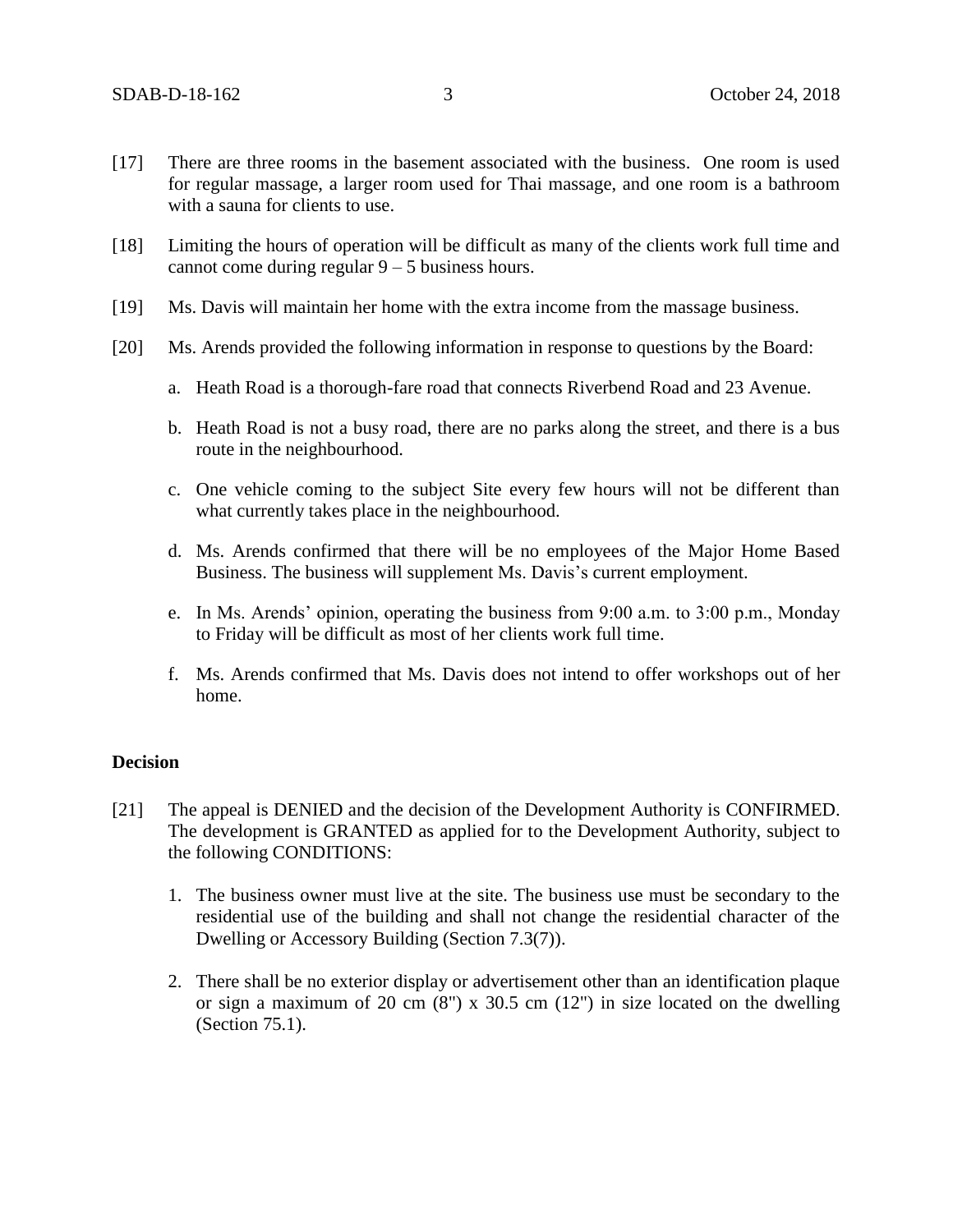- 3. The Major Home Based Business shall not generate pedestrian or vehicular traffic, or parking, in excess of that which is characteristic of the Zone in which it is located (Section 75.3).
- 4. If non-resident employees or business partners are working on-site, the maximum number shall not exceed the number applied for with this application.
- 5. If there are visits associated with the business the number shall not exceed the number applied for with this application.
- 6. Clients visit must be by appointment only and appointments shall not overlap.
- 7. There shall be no outdoor business activities, or outdoor storage of material or equipment associated with the business (Section 75.5).
- 8. No offensive noise, odour, vibration, smoke, litter, heat or other objectionable effect shall be produced.
- 9. The business use must maintain the privacy and enjoyment of adjacent residences and the characteristic of the neighborhood.
- 10. All parking for the Dwelling and Home Based Business must be accommodated on site unless a parking variance has been granted for this Major Home Based Business.
- 11. This Development Permit may be cancelled at any time if the Home Based Business as stated in the Permit Details changes (Section 17.2).
- 12. Hours of operation not to exceed the hours between 9 AM and 6 PM.
- 13. This approval is for a 5 year period from the date of this decision. A new Development Permit must be obtained to continue to operate the business from this location. This Development Permit expires on October 25, 2023.

### Notes:

- 1. An approved Development Permit means that the proposed development has been reviewed against the provisions of this bylaw. It does not remove obligations to conform with other legislation, bylaws or land title instruments such as the *Municipal Government Act*, the Edmonton Building Permit Bylaw or any caveats, covenants or easements that might be attached to the Site (Section 5.2).
- 2. This Development Permit is not a Business License.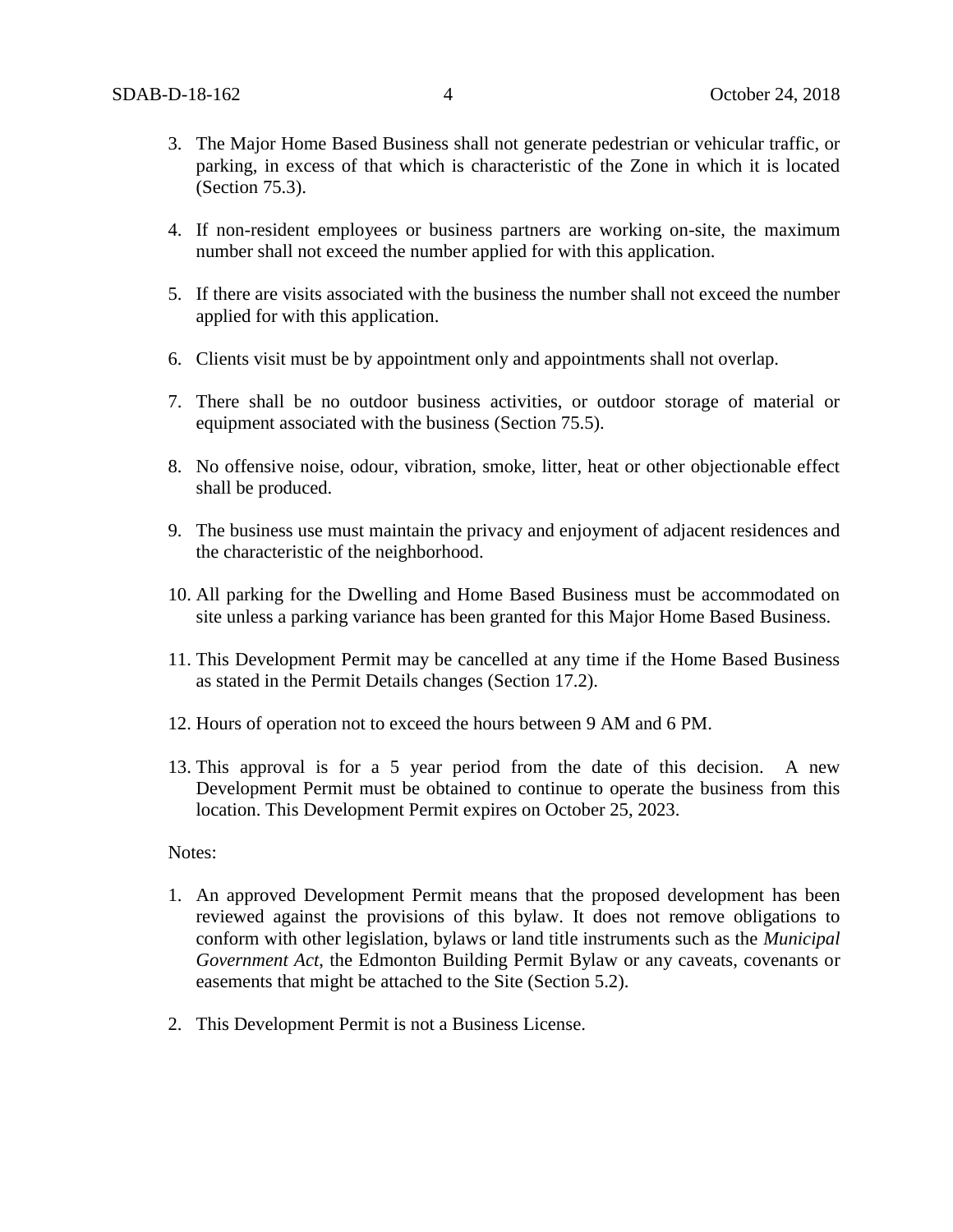### **Reasons for Decision**

- [22] The Respondent made application for and received a Development Permit with conditions to operate a Major Home Based Business (administration office and massage), which is a Discretionary Use in the RF1 Single Detached Residential Zone.
- [23] A neighbouring property owner appealed the approval of the Development Permit, who believed the proposed business would be more appropriately located in a Commercial or Industrial Zone. Further, the Appellant suggested further restrictions on the conditions already imposed on the Development Permit.
- [24] Major and Minor Home Based Business are allowed in residential areas as long as they will not change the character of the residence or adversely affect the neighbourhood. As such, the Board does not agree with the Appellant who states that this type of business should only be in a commercial or industrial area, The Board finds that Home Based Businesses are acceptable in Residential areas as stated above.
- [25] The Board notes that more than one room in the basement of this residence will be available for clients as the Appellant will offer different types of massage. The Board finds that having three rooms in the basement will not change the look and character of the development as a Single Family Dwelling.
- [26] The Board notes that Heath Road is a thoroughfare, but not an overly busy road. Therefore, vehicles entering or exiting from a property on this street is not an uncommon occurrence, and the Board deems that up to five additional vehicles per day will not have any impact on traffic in this area.
- [27] The Appellant also suggested that the hours of operation for the massage part of the business be curtailed. The Board finds that this would impose an unnecessary hardship on the Home Based Business and deems that the hours of 9 to 6 are acceptable.
- [28] This permit is for a Major Home Based Business that can be operated every day even though the Board heard that at present the Respondent will be working in Fort MacMurray for two weeks each month.
- [29] The Board is satisfied that compliance with all of the conditions in the Development Permit as proposed, and noted above, will ensure that the proposed development is reasonably compatible with surrounding uses and will not unduly interfere with the amenities of the neighbourhood nor will it materially interfere with or affect the use, enjoyment or value of neighbouring parcels of land.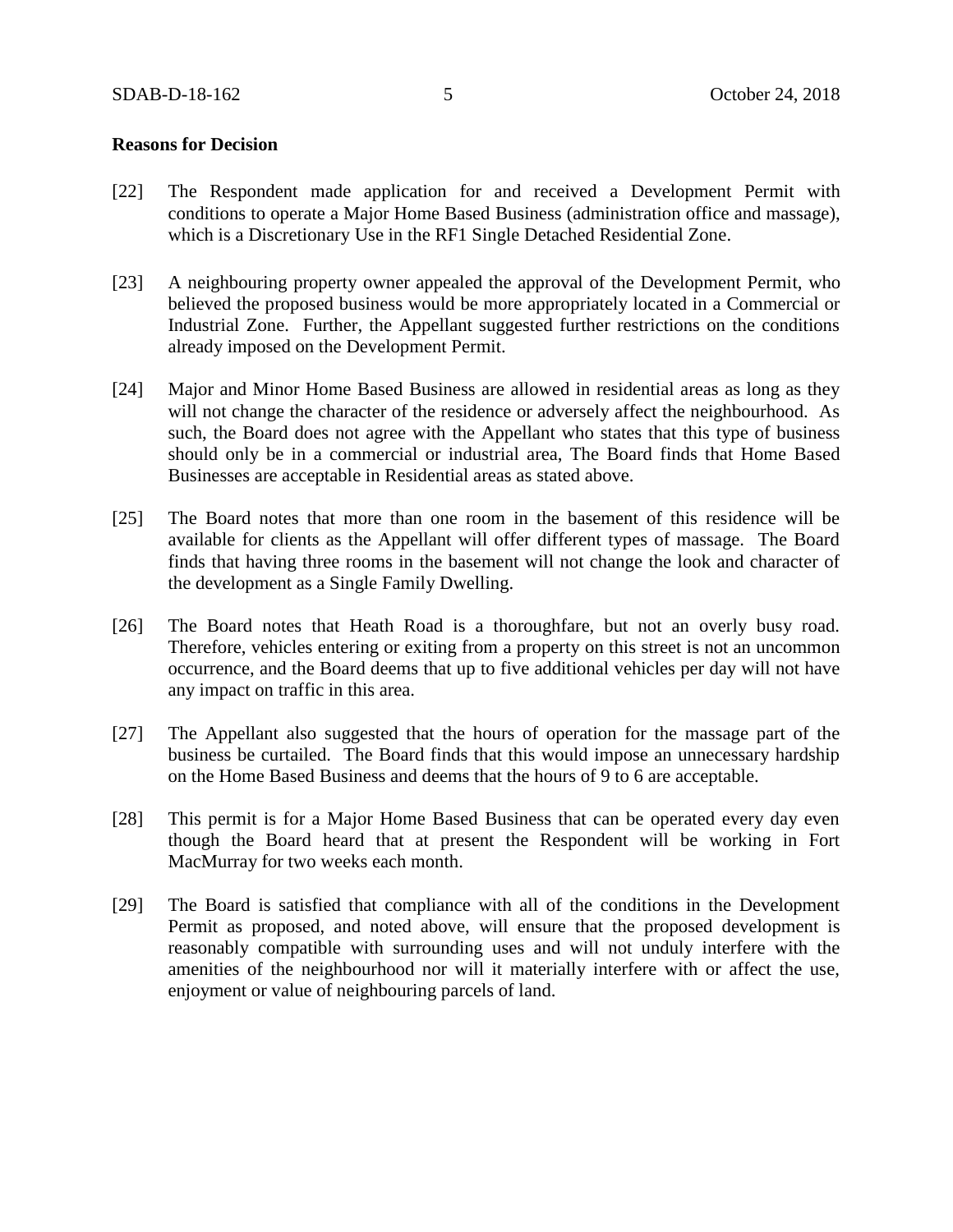[30] The Board notes that the Development Permit has been approved for a period of five years. This will allow sufficient time for neighbouring property owners to assess the impact of the proposed development and report any violations of the conditions to Bylaw Enforcement. This will result in appropriate actions, which could include the cancellation of the approved Development Permit.

Patricia L. Janes.

Ms. P. Jones, Presiding Officer Subdivision and Development Appeal Board

Board Members in Attendance: Ms. K. Cherniawsky; Ms. Harris; Mr. Fleming; Mr. Hobson

CC: City of Edmonton, Development & Zoning Services, Attn: Ms. Potter / Mr. Wen